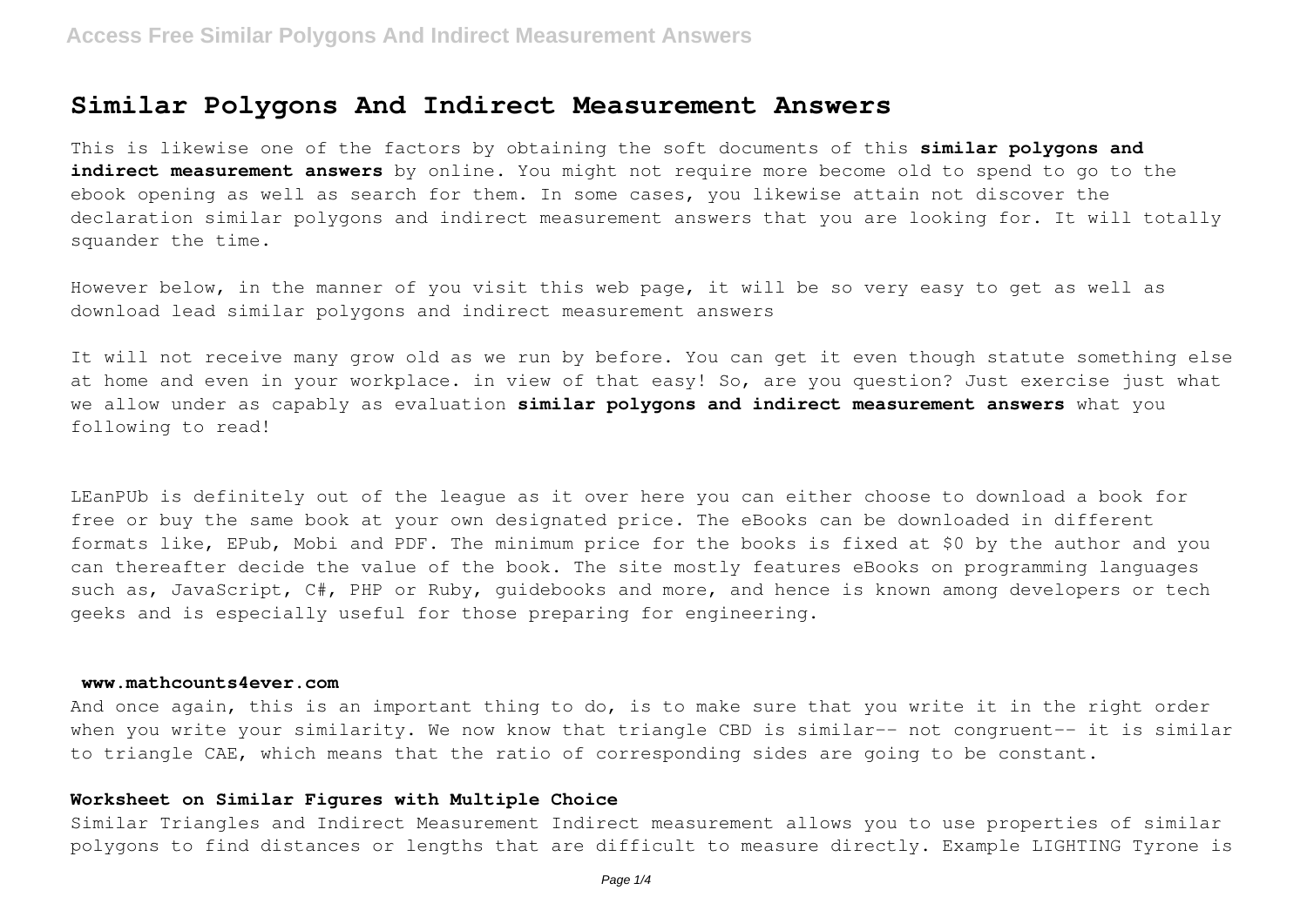standing next to a light pole in the middle of the day. Tyrone's shadow is 1.5 feet long, and the light pole's shadow is 4.5 feet long.

# **Similar Triangles and Polygons (solutions, examples ...**

Title: Practice Author: Glencoe/McGraw-Hill Subject: Pre-Algebra Created Date: 2008/10/12 10:29

#### **Lesson 5 homework practice similar triangles and indirect ...**

Indirect measurement is a method of using proportions to find an unknown length or distance in similar figures. Two common ways to achieve indirect measurement involve (1) using a mirror on the ground and (2) using shadow lengths and find an object's height. Method 1 measures the person's height and the distances between the person, mirror, and ...

#### **www.mrcridge.com**

Lesson 5 homework practice similar triangles and indirect measurement. Lesson 2 Homework Practice Congruence 1. Triangles ABC and GHI Similar Triangles and Indirect Measurement 1. Lesson 6 Homework Practice Slope and Similar.

### **How are similar triangles useful for indirect measurement ...**

7.5 - Similar Triangles and Indirect Measurement (8th Grade Mathematics) All written notes and voices are that of Mr. Matt Richards. Sources of examples/illu...

#### **7.5 - Similar Figures and Indirect Measurement**

How Do You Solve a Problem Using Indirect Measurement with Shadows? ... This tutorial shows you how to take a word problem and use indirect measurement to turn it into a proportion. Then see how to use the mean extremes property of proportions to cross multiply and solve for the answer. ... Similar Polygons. What are Similar Figures?

### **How Do You Solve a Problem Using Indirect Measurement with ...**

3-2 Properties of Similar Polygons. Properties of Similar Polygons. Similar Figures. Quiz Yourself ... Identifying Similar Figures: Finding an Unknown Measure (in Similar Figures): 3-3 Similar Triangles and Indirect Measurement. Quiz Yourself. Using Indirect Measurement: Using Indirect Measurement (with Similar Triangles): 3-5 Pythagorean ...

#### **Intro to triangle similarity (video) | Khan Academy**  $Page<sub>2/4</sub>$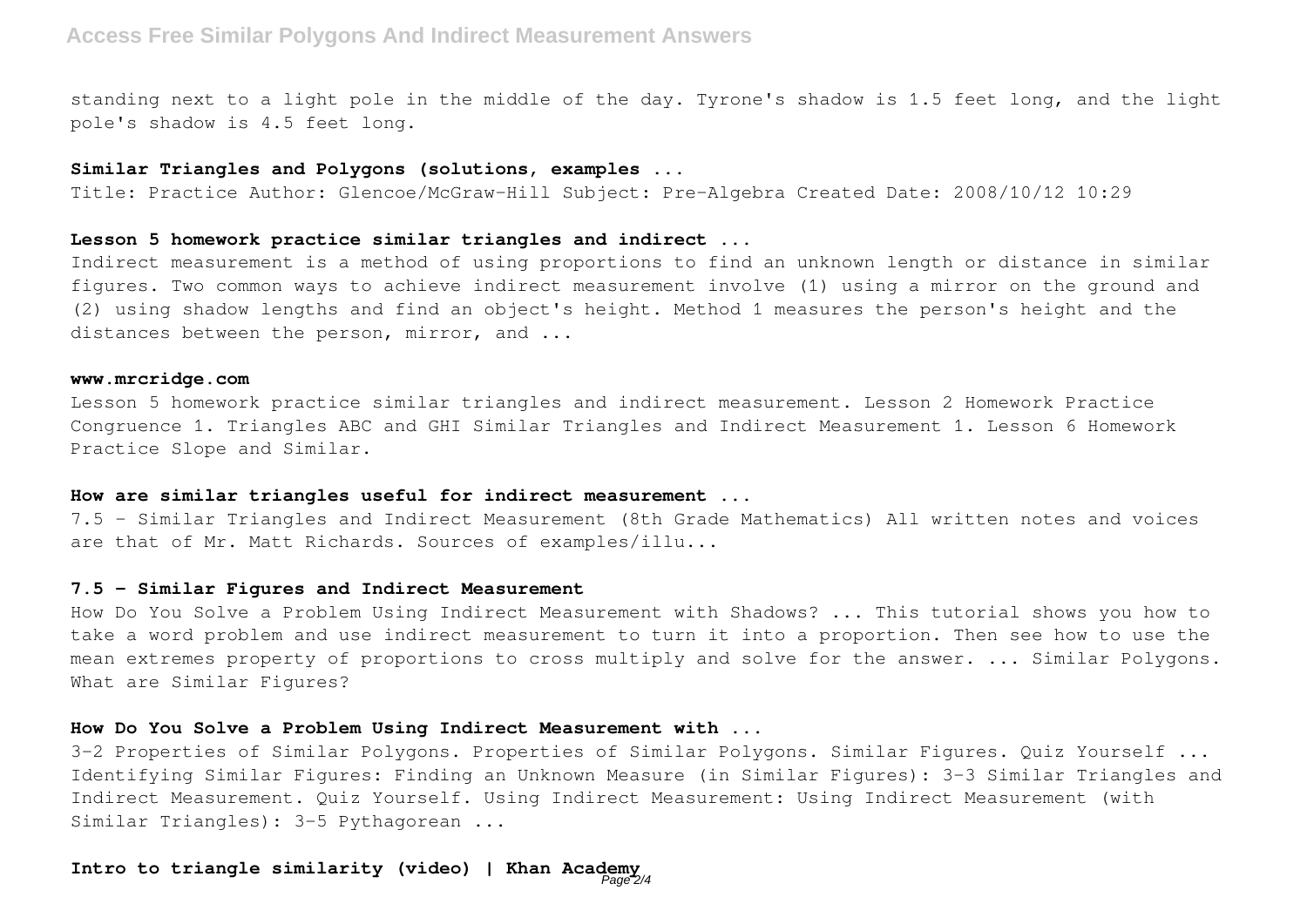This video is unavailable. Watch Queue Queue. Watch Queue Queue

#### **Similar Polygons Flashcards | Quizlet**

Similar triangles show up frequently in indirect measurement. Two triangles are said to be similar if their corresponding angles have equal measure and their sides are proportional. They have the ...

#### **IXL - Similar triangles and indirect measurement (Geometry ...**

How are similar triangles useful for indirect ... Indirect measurement is a technique that uses proportions to find a measurement when direct measurement is not possible. or taking a small piece ...

#### **Solving similar triangles (video) | Khan Academy**

Properties of Similar Polygons . Determine whether each pair of polygons is similar. Explain/Justify your answer. ... Similar Triangles and Indirect Measurement . In Exercises 1– 6, the triangles are similar. Write a proportion and solve the problem. 7. HEIGHT FLAGSHow tall is Becky? 8.

#### **Similar Polygons and Indirect Measurement**

Similar Polygons and Indirect Measurement 6 m 12 m 4 m x m B A C F E D 8 ft 19 ft 38 ft x ft S T R V U W KN J L 7 m M 8 m 36 m x m 12 yd 15 yd 63 yd x yd x m 10 m 36 m 24 m N O M X Y W Z P x in. 6 in. 3 in. 32 in. PQ T U S V OR 30 in. 9 in. 10 in. x in. K H G I JL Lesson 9–6 Chapter 9 39 Glencoe Pre-Algebra 11 km 9 km x km 44 km B C E D A W X ...

#### **Indirect Measurement - Concept - Geometry Video by Brightstorm**

sides in the same relative position in two similar polygons. indirect measurement. The technique of using similar figures and proportions to find a measure. scale. The ratio between two sets of measure, ie inches and miles. scale factor.

#### **Indirect Measurement: Definition & Examples - Video ...**

11. (HIJ is similar to (STR. What is the perimeter of (STR? a) 32 b) 37 c) 40 d) 42 e) 120. 12. Two rectangles are similar. The first is 4 in. wide and 15 in. long. The second is 9 in. wide. Find the length of the second rectangle. 13. Two rectangles are similar. One is 5 cm by 12 cm.

#### **Similar Polygons And Indirect Measurement**